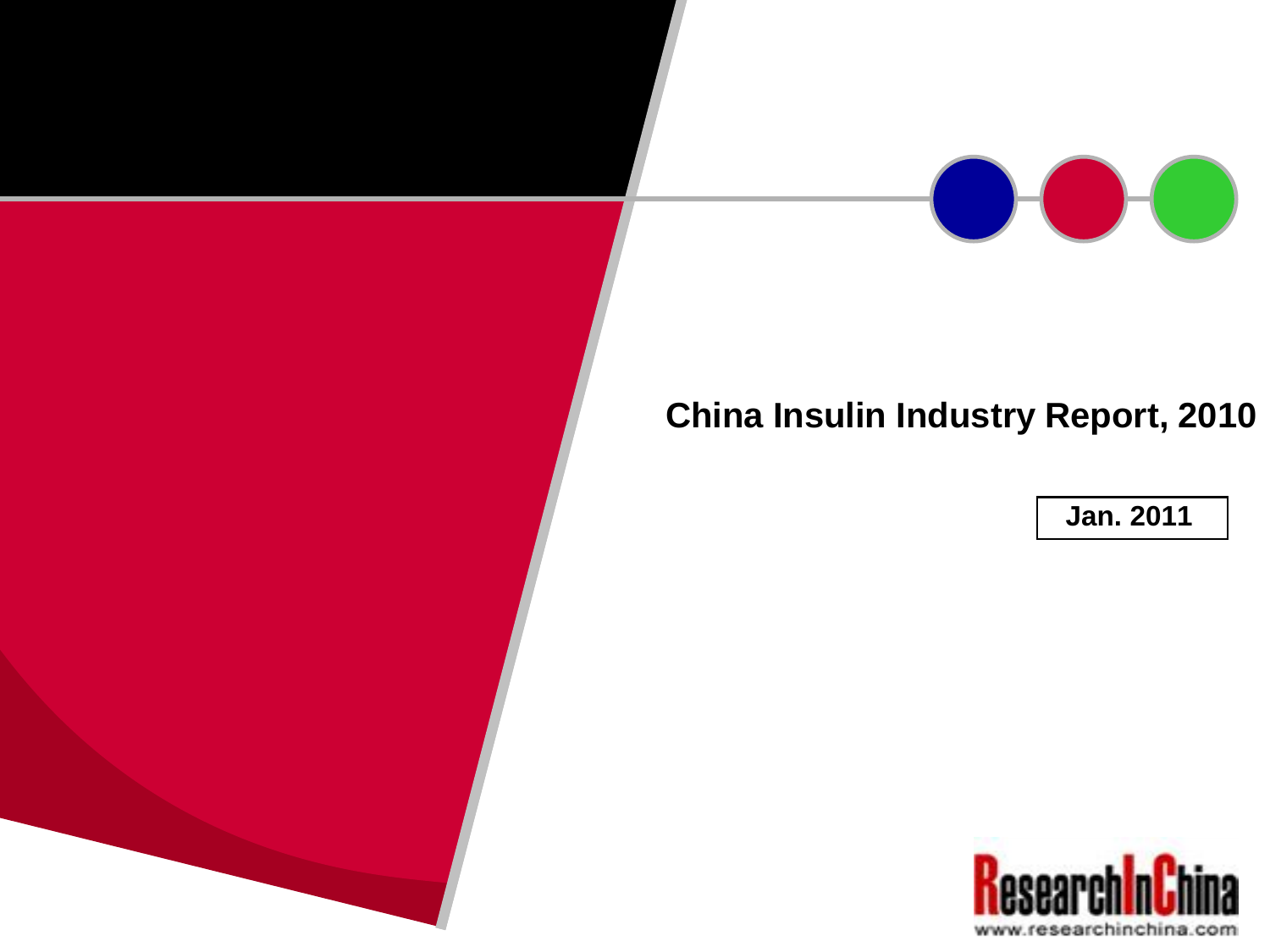The Vertical Portal for China Business Intelligence

## *This report*

 **analyzes the status, competition pattern and development direction of the insulin industry** 

 **Focuses on the operation and development prospect of three foreign insulin producers including Novo Nordisk, Eli Lilly and Sanofi-Aventis as well as several largescale domestic insulin producers, such as Jilin Tonghua Dongbao, Beijing Gan & Lee Pharmaceutical, and Jiangsu Wanbang Biopharmaceuticals** 

**Related Products**

China Medical Imaging Device Industry Report, 2010

China Medical Monitor Industry Report, 2010

China Hospital Industry Development and Investment Report, 2009-2010

China Heparin Industry Report, 2010

China Hemodialysis Industry Report, 2009-2010

China Diagnostic Reagent Industry Report, 2010

Please visit our website to order this report and find more information about other titles at **www.researchinchina.com**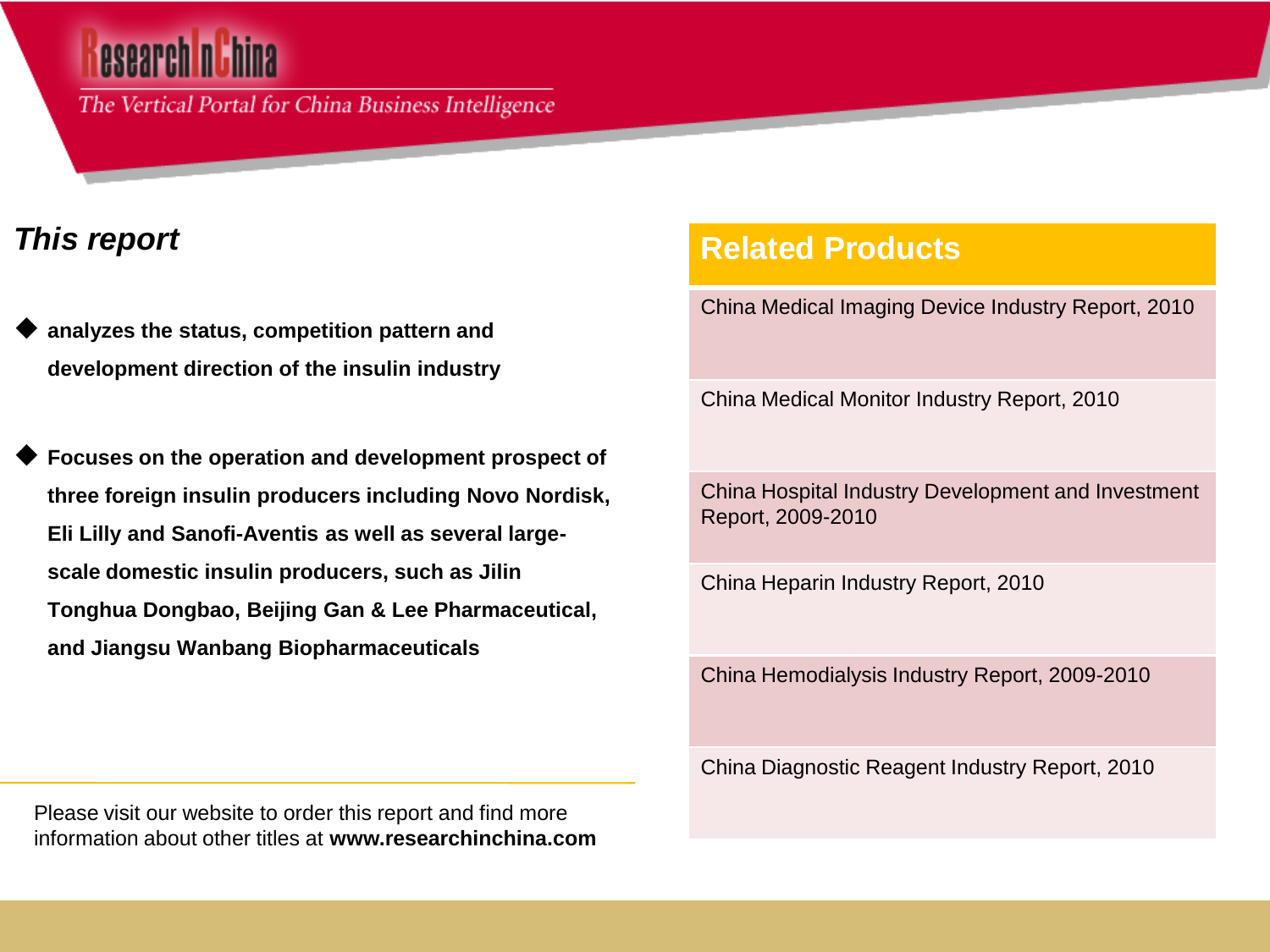The Vertical Portal for China Business Intelligence

## **Abstract**

In 2009, China's insulin market size reached up to RMB5.3 billion, but still accounted for less than 6% of the global market. China has the world's most diabetes patients, which is 92 million at present. In addition, the overall treatment rate of Chinese diabetes patients is less than 30%, and the per capita consumption of insulin is low, which is only about 0.8% of that of American patients. Therefore, China's insulin market has great potential.

The insulin industry is a high-tech industry. China's genetically engineered human insulin is still in the initial stage of industrialization, and has weak global competitiveness due to its high production cost and small production scale, which has led to the monopoly of imported insulin in China. In the first three quarters of 2010, Novo Nordisk, Eli Lilly and Sanofi-Aventis accounted for 90.6% of China's insulin market, while Tonghua Dongbao, the largest domestic company, only accounted for 3.7%. In addition, more and more enterprises are entering the Chinese insulin market, such as The United Laboratories of Hong Kong and Bayer of Germany.

#### **Enterprises in China's Insulin Market by Market Share, Jan.-Sep.2010**





The report not only analyzes the status quo, competition pattern and development direction of the insulin industry as a whole and its market segments, but also makes a detailed analysis of the operation and development prospect of three foreign insulin producers including Novo Nordisk, Eli Lilly and Sanofi-Aventis as well as several large-scale domestic insulin producers.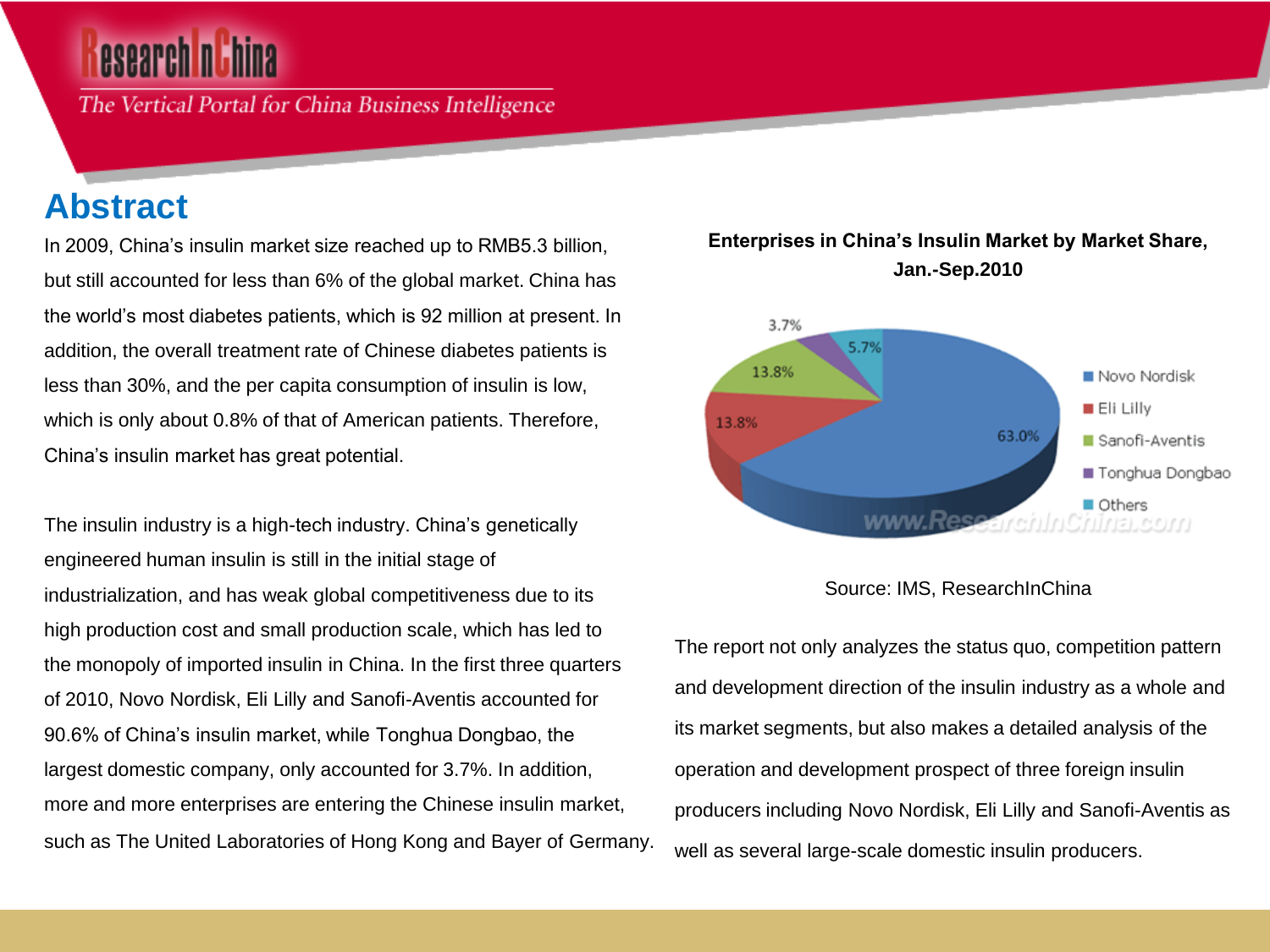The Vertical Portal for China Business Intelligence

Novo Nordisk of Denmark is an insulin industry leader in both China and the world; it accounted for 83.4% of China's recombinant human insulin market and 52.2% of China's insulin analog market in 2008.

Eli Lilly of the United States is the second pharmaceutical giant entering in China's insulin market. It accounted for 12.3% of China's recombinant human insulin market and 7.7% of China's insulin analog market in 2008; it is expanding its presence in China. It invested over USD40 million in an insulin expansion project in Suzhou in 2009.

Sanofi-Aventis of France is the world's first producer of insulin glargine analog, and accounted for 36.1% of China's insulin analog market in 2008.

Jilin Tonghua Dongbao is China's largest producer of recombinant human insulin; in 2010, its insulin API capacity was 3,000 kg and the insulin dosage form capacity was 70 million bottles in 2010.

Beijing Gan & Lee Pharmaceutical is a company controlled by Tonghua Dongbao. Gan & Lee and Sanofi Aventis are the world's only two insulin glargine analog manufacturers.

Jiangsu Wanbang Biopharmaceuticals is a leading animal insulin enterprise in China, and occupied more than 80% of China's animal insulin market in 2009. In addition, its animal insulin has been selected into the national catalog of essential drugs.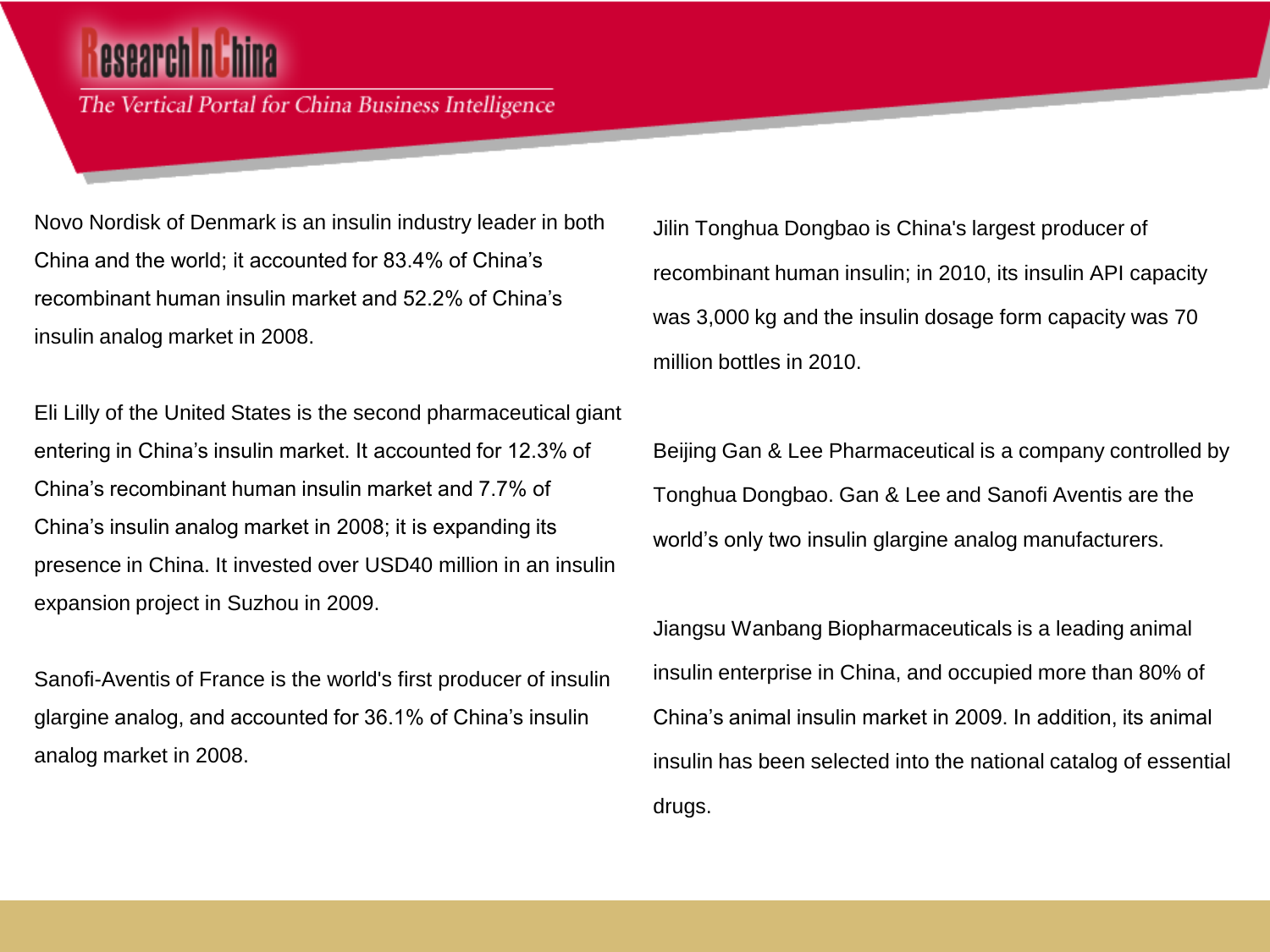# esearch n h

### The Vertical Portal for China Business Intelligence

# *Table of contents*

#### **1. Overview of Insulin Industry**

- 1.1 Definition & Classification
- 1.2 Industry Chain

#### **2. International Environment for the Operation China's Insulin Market**

- 2.1 Current Development
- 2.1.1 Market Size
- 2.1.2 R&D Direction of New Drugs
- 2.1.3 Production Process
- 2.2 Market Supply and Demand
- 2.3 Competition Pattern
- 2.4 Development Prospect
- 2.4.1 Increasingly Serious Diabetes Problem
- 2.4.2 Competitive Drugs or Alternative Therapies
- 2.4.3 Market Forecast

#### **3. Status Quo & Prospect of China's Insulin Market**

- 3.1 Market Status
- 3.2 Market Supply & Demand
- 3.3 Competition Pattern
- 3.3.1 Foreign Monopoly
- 3.3.2 Newcomers
- 3.4 Industry Gross Margin and Price
- 3.5 Policy Environment
- 3.6 Development Prospect

3.6.1 Per Capita Consumption of Insulin will Increase 3.6.2 Market Share of Insulin will Increase

#### **4. Import and Export of China's Insulin Market**

- 4.1 Import & Export of Insulin and its Salts
- 4.1.1 Export
- 4.1.2 Import
- 4.2 Import & Export of Insulin-containing Drugs in Unfinished Dosage Form
- 4.3 Import& Export of Insulin-containing Drugs in Finished Dosage Form
- 4.3.1 Export
- 4.3.2 Import

### **5. Advantageous Enterprises in China's Insulin Production Industry**  5.1 Tonghua Dongbao

- 5.1.1 Profile
- 5.1.2 Operation
- 5.1.3 Marketing Strategy
- 5.1.4 Development Trend
- 5.1.5 Gan & Lee Pharmaceutical
- 5.2 Novo Nordisk
- 5.2.1 Profile
- 5.2.2 Operation
- 5.2.3 Operation in China
- 5.2.4 Development Trend

5.3 Eli Lilly 5.3.1 Profile 5.3.2 Operation 5.3.3 Operation in China 5.3.4 Development Trend 5.4 Sanofi-Aventis 5.4.1 Profile 5.4.2 Operation 5.4.3 Operation in China 5.4.4 Development Trend 5.5 Wanbang Biopharmaceuticals 5.5.1 Profile 5.5.2 Operation 5.5.3 Development Prospect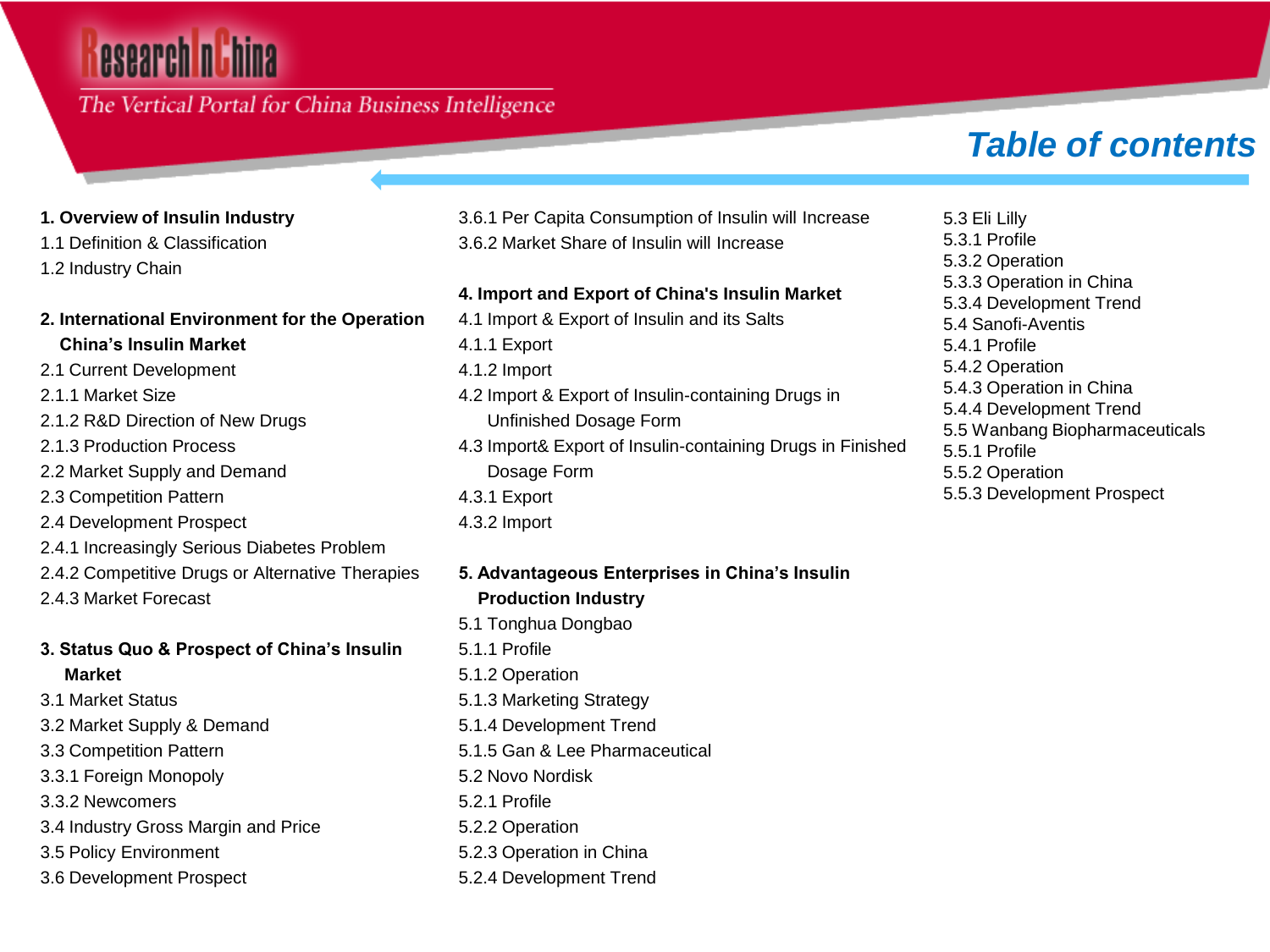# esearch nuhina

The Vertical Portal for China Business Intelligence

# *Selected Charts*

- Types of Diabetes
- Classification and Characteristics of Insulin Dosage Forms (by Technology)
- Classification and Typical Products of Insulin Dosage Forms (by Effective Time)
- Insulin Industry Chain
- Global Market Scale of Diabetes Drugs and Insulin Drugs, 2008-2010
- Classification of Global Diabetes Drugs, 2010
- R & D of Inhaled Insulin Dosage Form, 2006-2009
- Global Insulin Pump Market Scale, 2009-2016
- Recombinant Human Insulin Production Carrier and its Characteristics
- Global Number of Diabetes Patients, 2005-2009
- Global Theoretic Demand for Insulin API, 2009
- Top Three Countries by Number of Diabetes Patients, 2009
- Top Three Enterprises in Global Insulin Market, 2009
- Sales of Major Producers in Global Insulin Analog Market, 2009
- Drugs for the Immune Therapy of Type I Diabetes under Development, May 2010
- Glucagon-like Peptide 1 (GLP-1)-related Drugs
- Insulin Cell Transplantation Research Institutions and Progress, Dec. 2010
- Global Market Scale of the Drugs for the Treatment of Type I Diabetes, 2007-2017
- China's Insulin Drug Market Scale, 2008-2009
- Purchase Prices and YoY Growth of Some Insulin Products of Typical Hospitals in 22 Cities of China, 2009
- Enterprises in China's Insulin Market by Market Share, Jan.-Sep. 2010
- Enterprises in China's Recombinant Human Insulin Market by Market Share, 2008
- Enterprises in China's Insulin Analog Market by Market Share, 2008
- Current or Potential Insulin Producers in China, 2010
- Operating Gross Margin of Recombinant Human Insulin Products of Tonghua Dongbao, 2008-2010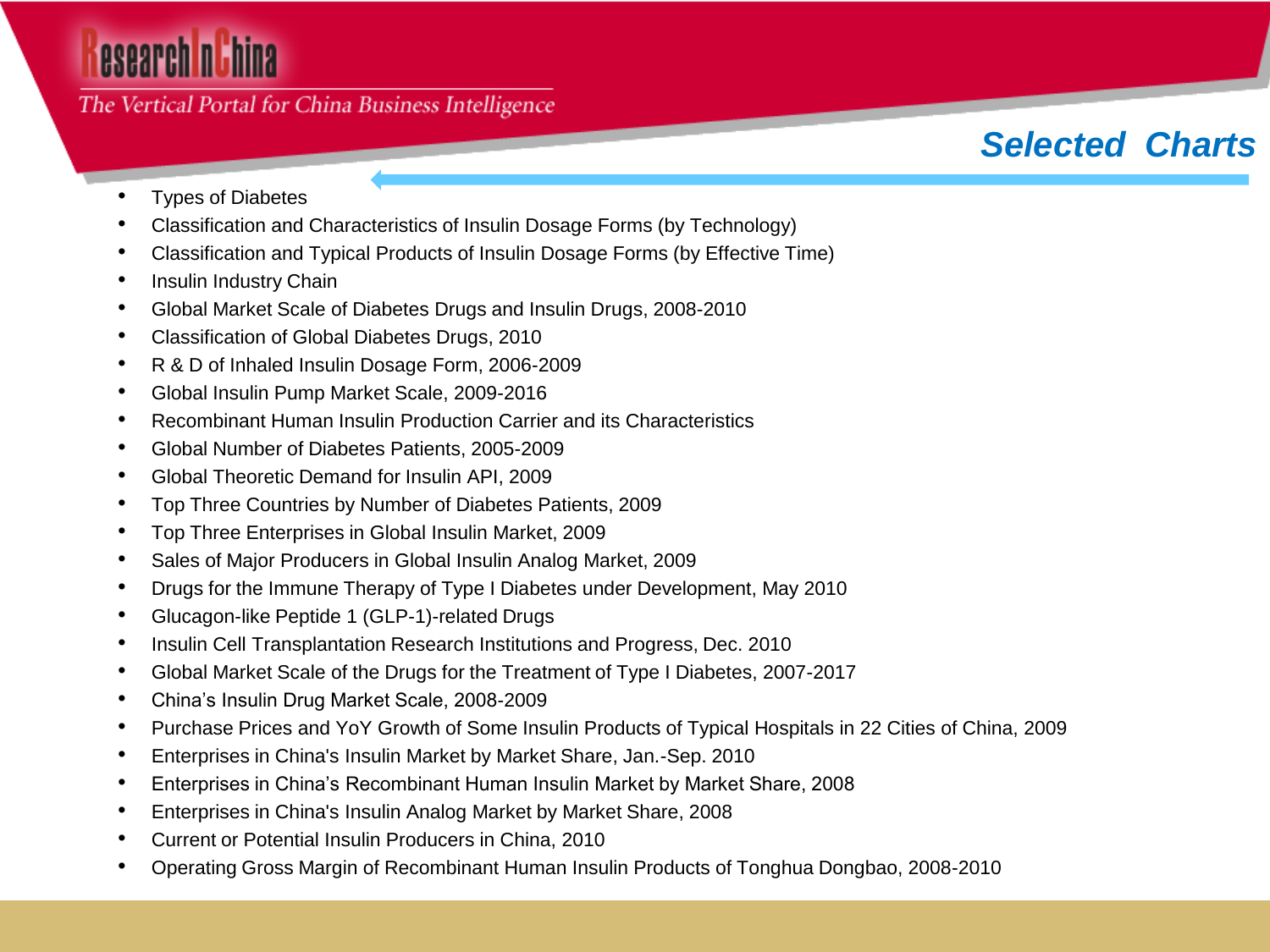# esearch nuhina

The Vertical Portal for China Business Intelligence

# *Selected Charts*

- Prices of Common Insulin Products in China, 2009-2010
- Insulin Included in the Health Insurance Directory of China, 2009
- Average Insulin Utilization of Diabetes Patients by Country, 2009
- Market Occupancy of China's Insulin and Oral Hypoglycemic Drugs, 2007-2009
- China's Export Value and Prices of Insulin and its Salts, 2008-2010
- China's Export of Insulin and its Salts by Destination, Jan.-Nov. 2010
- China's Import Value and Prices of Insulin and its Salts, 2008-2010
- China's Import of Insulin and its Salts by Country of Origin, Jan.-Nov. 2010
- China's Cumulative Export Value of Insulin-containing Drugs in Unfinished Dosage Form, Jan.-Nov. 2010
- China's Export of Insulin-containing Drugs in Unfinished Dosage Form by Destination, Jan.-Nov. 2010
- China's Export Value and Prices of Insulin-containing Drugs in Finished Dosage Form, 2008-2010
- China's Export of Insulin-containing Drugs in Finished Dosage Form by Destination, Jan.-Nov. 2010
- China's Import Value and Prices of Insulin-containing Drugs in Finished Dosage Form, 2008-2010
- China's Import of Insulin-containing Drugs in Finished Dosage Form by Country of Origin, Jan.-Nov. 2010
- Operating Income of Tonghua Dongbao, 2008-2010
- Operating Income and Profit of Recombinant Human Insulin Products of Tonghua Dongbao, 2008-2010
- Sales Expenses and YoY Growth of Tonghua Dongbao, 2008-2010
- Development of Tonghua Dongbao, 2009-2010
- Hospital Procurement Amount of Beijing Gan & Lee Pharmaceutical, 2008-2009
- Total Operating Income and Operating Profit of Novo Nordisk, 2008-2010
- Main Businesses and Products of Novo Nordisk, H1 2010
- Operating Income and YoY Growth of Recombinant Human Insulin and Insulin Analog of Novo Nordisk, 2008-2010
- Novo Nordisk in China, 2009
- Sales Revenue of Novo Nordisk by Region, 2007-2009
- Development of Novo Nordisk, 2009-2011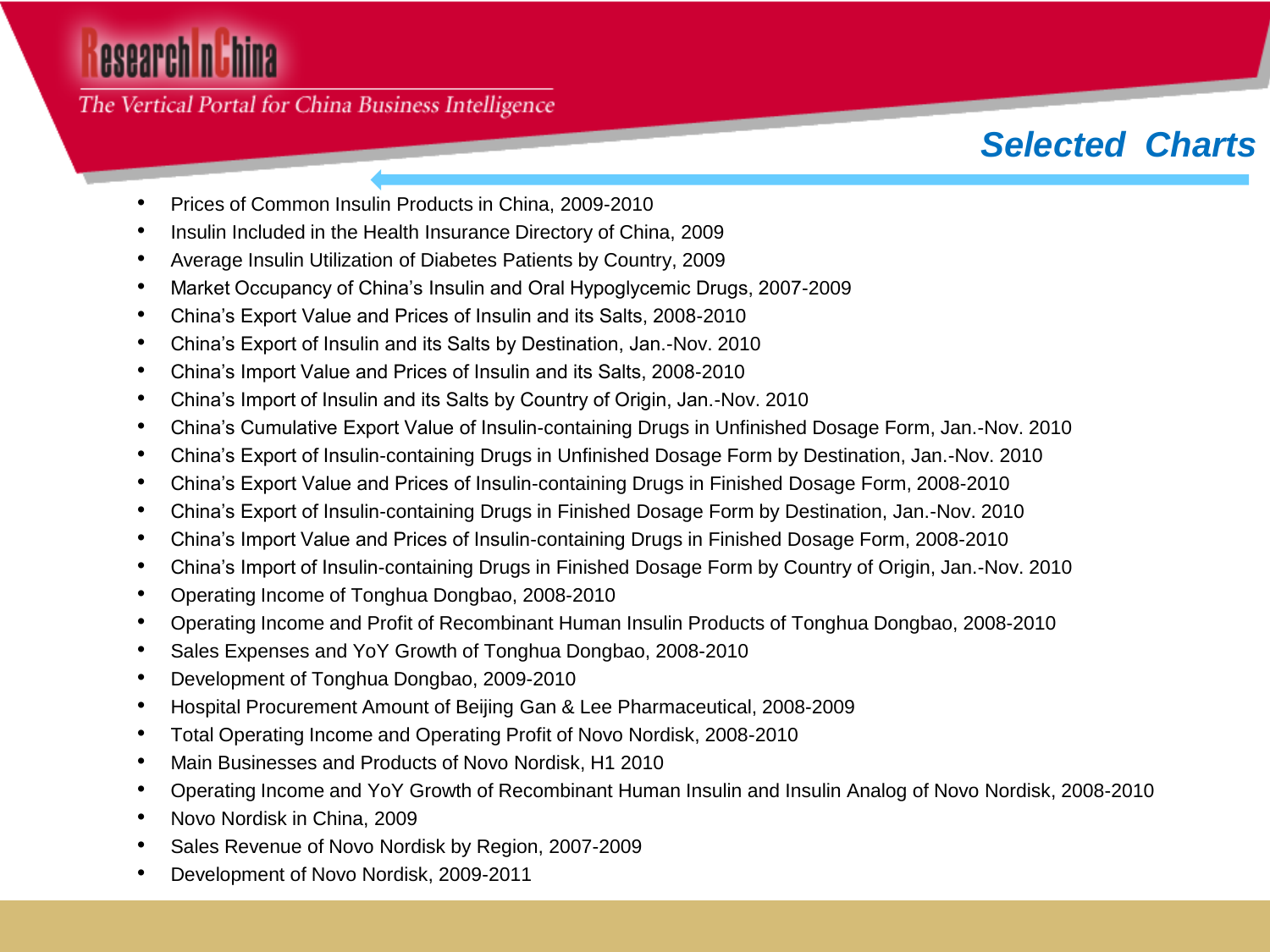# esearch nuhina

#### The Vertical Portal for China Business Intelligence

## *Selected Charts*

- Major Products of Eli Lilly, 2009
- Total Operating Income and Profit of Eli Lilly, 2007-2010
- Operating Income of Eli Lilly by Division, 2009
- Operating Income of Humulin and Humalog of Eli Lilly, 2007-2010
- Eli Lilly in China, 2010
- Operating Income, Operating Expenses and Profit of Eli Lilly Suzhou Pharmaceutical, 2007-2008
- Development of Eli Lilly, 2008-2013
- Diabetes Products of Sanofi–Aventis, 2009
- Operating Income and Profit of Sanofi-Aventis, 2007-2010
- Operating Income of Insulin-related Products of Sanofi-Aventis, 2008-2010
- Operating Income of Insulin-related Products of Sanofi-Aventis by Region, H1 2010
- Sanofi-Aventis in China, 2010
- Plants of Sanofi-Aventis in China, 2010,
- Sanofi-Aventis' Development in the Field of Insulin Products
- Profile of Jiangsu Wanbang Pharmaceuticals
- Insulin Products of Jiangsu Wanbang Pharmaceuticals, 2010
- Net Income of Jiangsu Wanbang Pharmaceuticals by Main Business, 2007-2010
- Unit Energy Consumption of Insulin Production of Jiangsu Wanbang Pharmaceuticals, 2008-2009
- Development of Jiangsu Wanbang Pharmaceuticals, 2009-2010